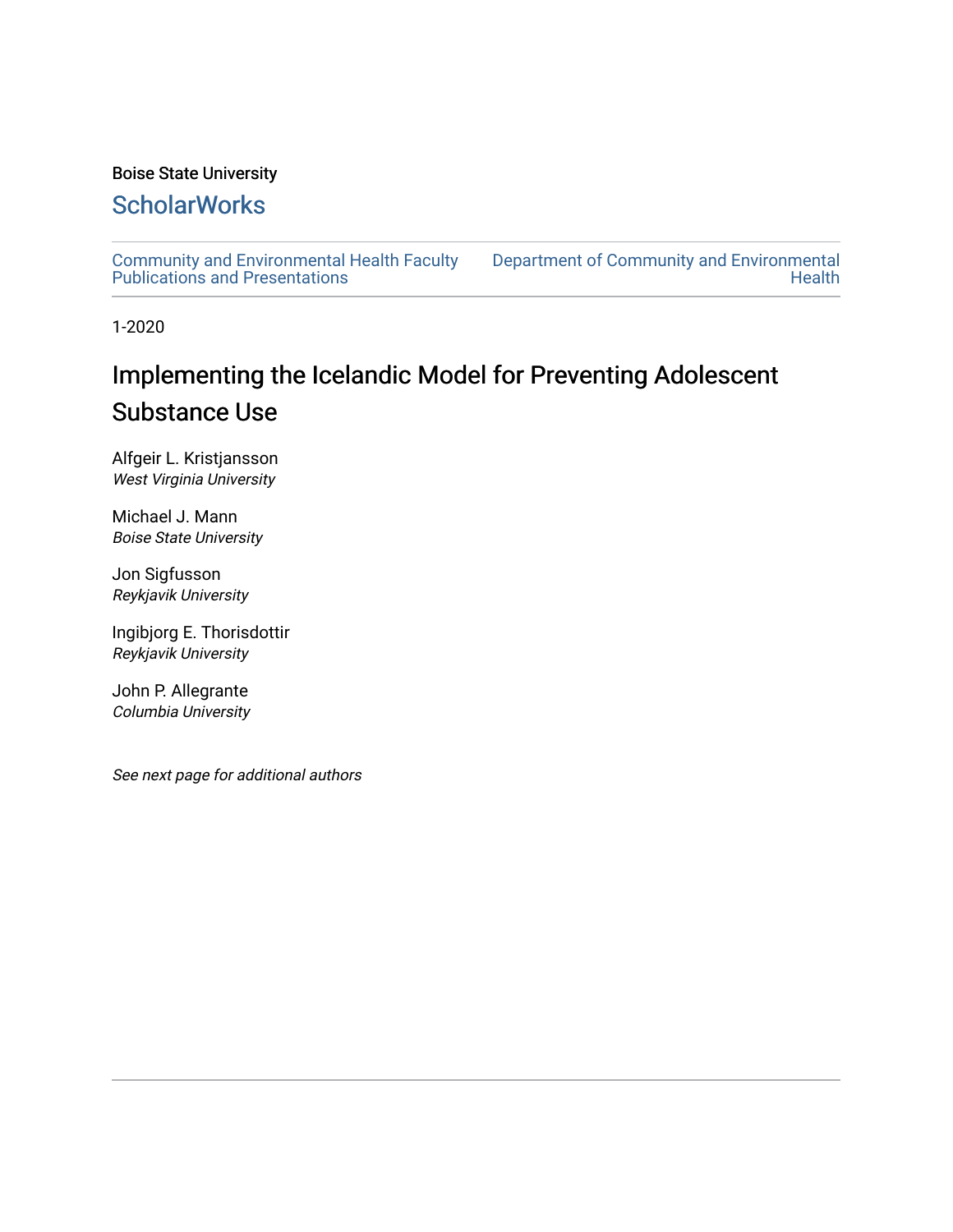# Authors

Alfgeir L. Kristjansson, Michael J. Mann, Jon Sigfusson, Ingibjorg E. Thorisdottir, John P. Allegrante, and Inga Dora Sigfusdottir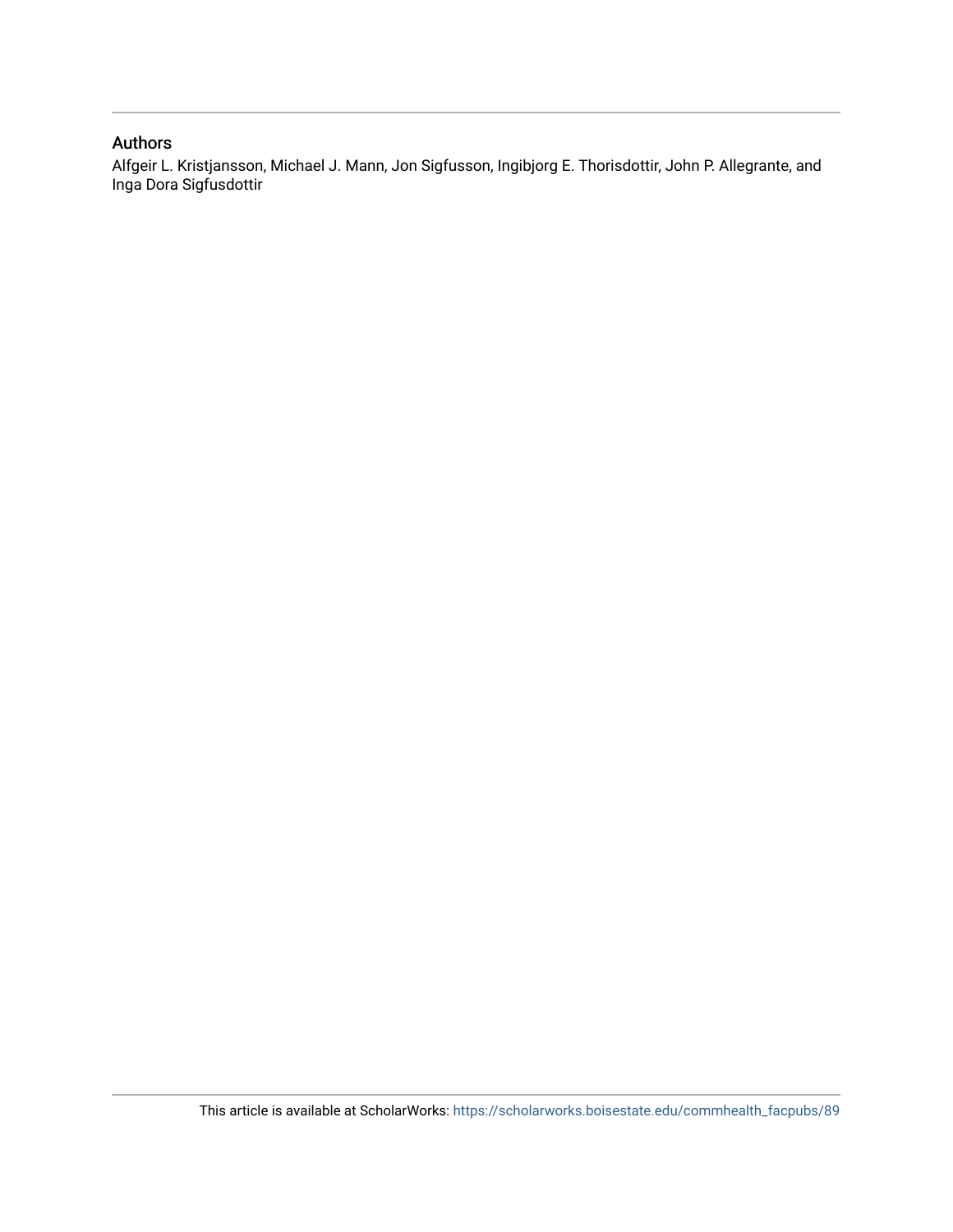# *Implementing the Icelandic Model for Preventing Adolescent Substance Use*

Alfgeir L. Kristjansson, PhD<sup>1,2</sup><sup>D</sup> Michael J. Mann, PhD<sup>3</sup> Jon Sigfusson,  $MEd<sup>2</sup>$ Ingibjorg E. Thorisdottir,  $MPH<sup>2</sup>$ John P. Allegrante, PhD4 Inga Dora Sigfusdottir, PhD2

*This is the second in a two-part series of articles about the Icelandic Model for Primary Prevention of Substance Use (IPM) in this volume of* Health Promotion Practice*. IPM is a community collaborative approach that has demonstrated remarkable effectiveness in reducing substance use initiation among youth in Iceland over the past 20 years. While the first article focused attention on the background context, theoretical orientation, evaluation and evidence of effectiveness, and the five guiding principles of the model, this second article describes the 10 core steps to practical implementation. Steps 1 to 3 focus on building and maintaining community capacity for model implementation. Steps 4 to 6 focus on implementing a rigorous system of data collection, processing, dissemination, and translation of findings. Steps 7 to 9 are designed to focus community attention and to maximize community engagement in creating and sustaining a social environment in which young people become progressively less likely to engage in substance use, including demonstrative examples from Iceland. And Step 10 focuses on the iterative, repetitive, and long-term nature of the IPM and describes a predictable arc of implementation-related opportunities and challenges. The article is concluded with a brief discussion about potential variation in community factors for implementation.*

**Health Promotion Practice** January 2020 Vol. 21, No. (1) 70–79 DOI: [10.1177/1524839919849033](https://doi.org/10.1177/1524839919849033) © 09 [Article reuse guidelines: sagepub.com/journals-permissions](https://us.sagepub.com/en-us/journals-permissions) © 2019 The Author(s)

*Keywords: adolescence; Icelandic Model; implementation; practice-based evidence; prevention; substance use*

# >**Introduction**

This article comprises Part 2 of a two-part series (see Kristjansson et al., 2020, for Part 1) that documents the Icelandic Model for Primary Prevention of Substance Use. In the former article, we described the context, theoretical orientation, and five guiding principles that underlie the Icelandic Prevention Model's (IPM) approach to adolescent substance use prevention, and summarized the evidence for effectiveness. In this article we describe the 10 core steps of effective practicebased implementation of the model.

# >**The 10 Core Steps Of The Icelandic Prevention Model**

Heavily informed by the five guiding principles described in the previous article, the IPM is implemented

 *West Virginia University School of Public Health, Morgantown, WV, USA Reykjavik University, Reykjavik, Iceland Boise State University, Boise, ID, USA Columbia University, New York, NY, USA*

*Authors' Note: Address correspondence to Alfgeir L. Kristjansson, Department of Social and Behavioral Sciences, School of Public Health, West Virginia University, Morgantown, WV 26505, USA; e-mail: [alkristjansson@hsc.wvu.edu.](mailto:alkristjansson@hsc.wvu.edu)*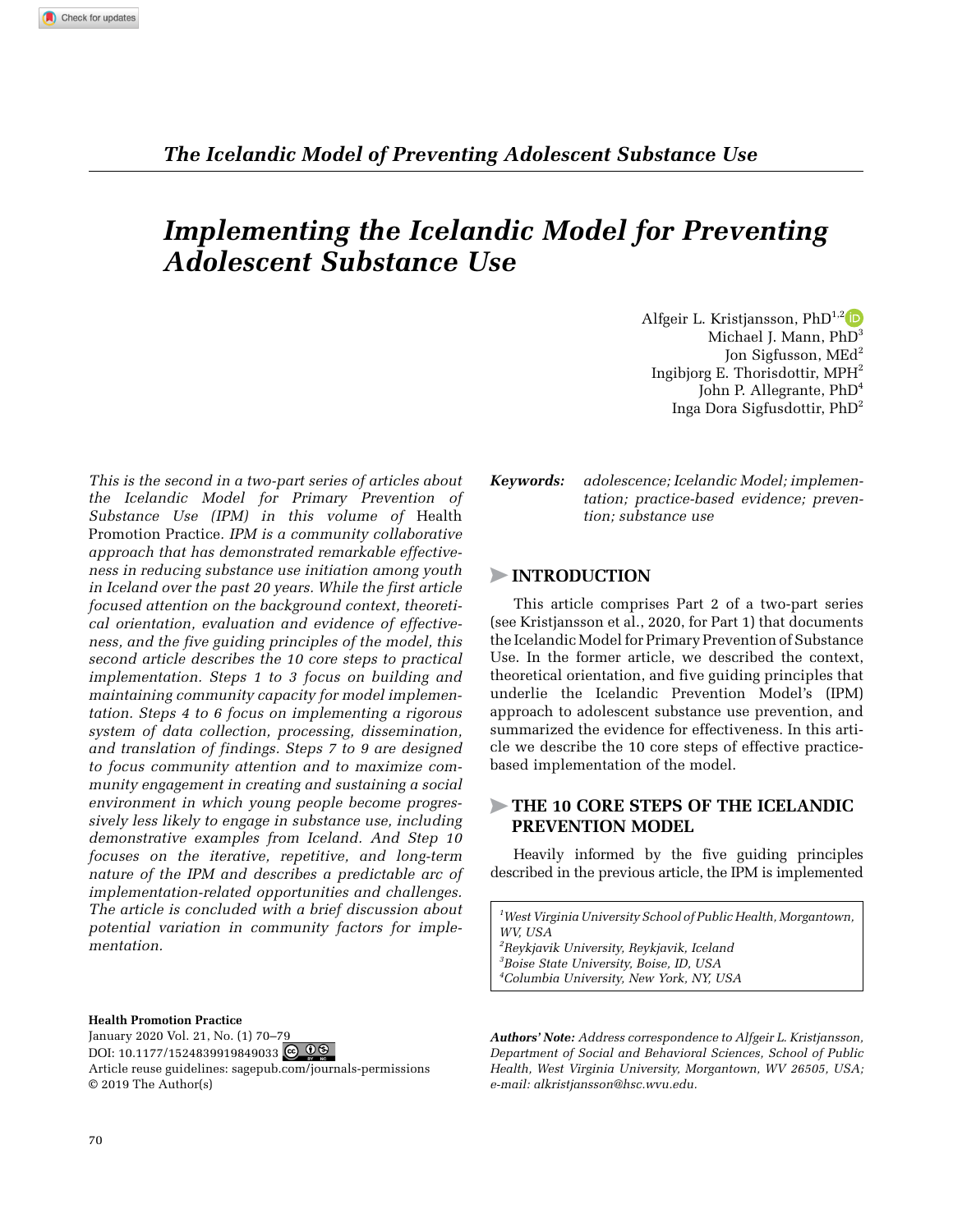using 10 core steps (see Table 1). Although there can be some variation in how individual communities implement each step, completing each step is essential to engaging community efforts to prevent substance use among young people. Steps 1 to 3 focus on building and maintaining community capacity for model implementation. Sometimes communities may already have parts of the demonstrated capacity to address the primary prevention of substance use, while other may not. Steps 4 to 9 focus on implementing a process designed to focus community attention and to maximize community engagement in creating a social environment in which young people become progressively less likely to engage in substance use. Finally, Step 10 focuses on the iterative, repetitive, and long-term nature of the IPM and describes a predictable arc of implementation-related opportunities and challenges.

# *Step 1: Local Coalition Identification, Development, and Capacity Building*

Because the IPM emphasizes changes in risk and protective factors at the local level, successful implementation of the model requires a local coalition or team to assume primary responsibility for implementation. Successful local coalitions include four main characteristics. First, maintaining a local ownership and grassroots orientation throughout their work. Although local coalitions often consult and benefit from the unique expertise of outside professionals, decisions should be made at the local level with a high degree of local ownership. Second, successful coalitions consist of a combination of key community members and a specific set of professionals serving in key roles. For example, high-performing coalitions often include school superintendents, principals, and faculty; parents and other caregivers; community professional providers (e.g., public health, medical, mental health, recreation, sports, faith community, law enforcement, etc.); elected officials; and social scientists/researchers able to work in an applied and community-engaged manner. Third, successful coalitions often include "local champions" who are respected members of the community and able to mobilize community and influence action. These individuals can draw a wide range of community members into the process and help the coalition access and garner support from key decision makers and funders. Perhaps most important, local champions should be consensus builders able to help community members and leaders find common priorities on which they can act together. Finally, the most successful coalitions find a way to fund at least one person with paid and protected time to build and maintain coalition capacity, to

facilitate coalition activities, and to coordinate and conduct primary prevention implementation. This funding does not have to be new; often existing funds are reassigned for this purpose.

# *Step 2: Local Funding Identification, Development, and Capacity Building*

The IPM intentionally emphasizes long-term contracting, grants, and collaboration as well as permanent reorganization of existing institutional and organizational infrastructure. One of the most important aspects of "matching the scope of the solution to the scope of the problem" (Guiding Principle 5 in Kristjansson et al., 2020) consists of matching how substance use prevention efforts are funded to the enormity of the problem. Changing the social environment takes time. As a result, short-term grants will always be an insufficient means of initiating and sustaining the cultural and community change necessary to prevent future substance use, especially in areas already burdened by a high prevalence of use.

Therefore, the IPM encourages establishing and distributing funding in a minimum of 5-year increments. This shift in funding strategy does not necessarily require an increase in total money spent. Over time, like most true primary prevention approaches, the model promises to be an extremely cost-effective means of reducing the total social and financial costs associated with substance abuse. However, creating these long-term benefits requires that initial investments in efforts designed to change the social environment are given adequate time to do so. In many communities, this requires initiating systems-level changes that include considering how to redeploy existing community financial resources.

# *Step 3: Pre–Data Collection Planning and Community Engagement*

Activities in this step are meant to extend support from the local coalition into the communities themselves. To do so, the local coalition works to raise awareness related to community substance use prevention goals and the model as an intervention framework meant to reduce rates of youth substance use initiation.

Establishing community awareness and support are essential for several reasons. First, the IPM intervention approach is primarily implemented through the routine, day-to-day efforts of local adults as supported by the efforts of engaged local professionals. Early engagement and ownership of the process represent one way to maximize community participation. Second, making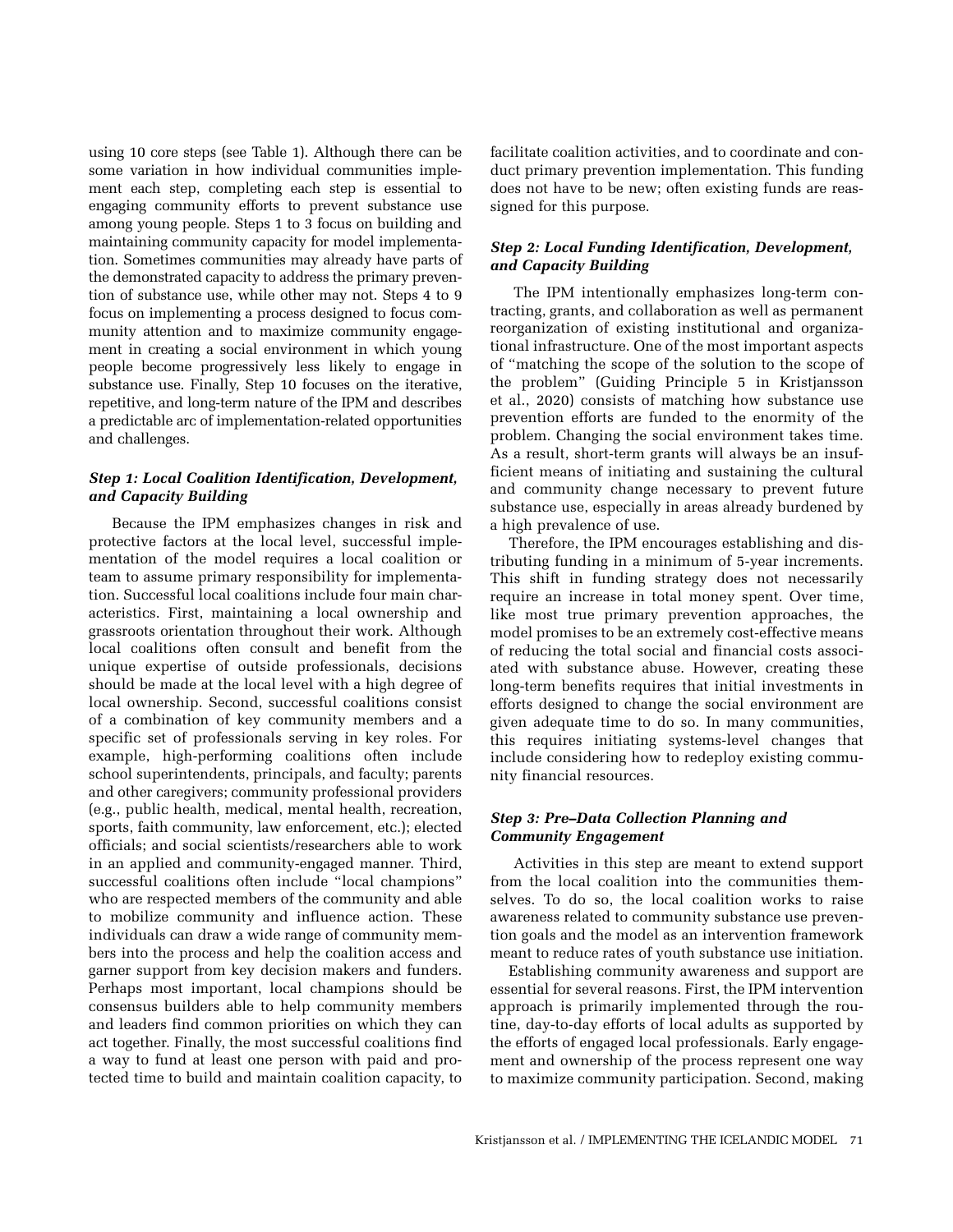|                                                                                                                                                                                                                                                                                                                                                                                                                                                                                                                                                                                                                    |                                                                                                                                                                                                                                    |                                                                                                                                                                                                                                                                                                                                                                                                |                                                                                                                                                                                                                                                                                                                                                                                                                                                                                                                                                       | TABLE 1                                                                                                                                                                                                                                                                                                                                                                                                                                                                                      | Summary of the 10 Core Steps of the Icelandic Prevention Model                                                                                                                                                                                                                                                                                                                                                                                                                                                                                                                                                                     |                                                                                                                                                                                                                                                                                                                                                                                                                               |                                                                                                                                                                                                                                                                                                                                                                                                                                                                                                                                                                                     |                                                                                                                                                                              |                                                                                                                |
|--------------------------------------------------------------------------------------------------------------------------------------------------------------------------------------------------------------------------------------------------------------------------------------------------------------------------------------------------------------------------------------------------------------------------------------------------------------------------------------------------------------------------------------------------------------------------------------------------------------------|------------------------------------------------------------------------------------------------------------------------------------------------------------------------------------------------------------------------------------|------------------------------------------------------------------------------------------------------------------------------------------------------------------------------------------------------------------------------------------------------------------------------------------------------------------------------------------------------------------------------------------------|-------------------------------------------------------------------------------------------------------------------------------------------------------------------------------------------------------------------------------------------------------------------------------------------------------------------------------------------------------------------------------------------------------------------------------------------------------------------------------------------------------------------------------------------------------|----------------------------------------------------------------------------------------------------------------------------------------------------------------------------------------------------------------------------------------------------------------------------------------------------------------------------------------------------------------------------------------------------------------------------------------------------------------------------------------------|------------------------------------------------------------------------------------------------------------------------------------------------------------------------------------------------------------------------------------------------------------------------------------------------------------------------------------------------------------------------------------------------------------------------------------------------------------------------------------------------------------------------------------------------------------------------------------------------------------------------------------|-------------------------------------------------------------------------------------------------------------------------------------------------------------------------------------------------------------------------------------------------------------------------------------------------------------------------------------------------------------------------------------------------------------------------------|-------------------------------------------------------------------------------------------------------------------------------------------------------------------------------------------------------------------------------------------------------------------------------------------------------------------------------------------------------------------------------------------------------------------------------------------------------------------------------------------------------------------------------------------------------------------------------------|------------------------------------------------------------------------------------------------------------------------------------------------------------------------------|----------------------------------------------------------------------------------------------------------------|
|                                                                                                                                                                                                                                                                                                                                                                                                                                                                                                                                                                                                                    | Community Capacity Building                                                                                                                                                                                                        |                                                                                                                                                                                                                                                                                                                                                                                                |                                                                                                                                                                                                                                                                                                                                                                                                                                                                                                                                                       |                                                                                                                                                                                                                                                                                                                                                                                                                                                                                              | Implementation of Core Processes                                                                                                                                                                                                                                                                                                                                                                                                                                                                                                                                                                                                   |                                                                                                                                                                                                                                                                                                                                                                                                                               |                                                                                                                                                                                                                                                                                                                                                                                                                                                                                                                                                                                     |                                                                                                                                                                              | Repetition                                                                                                     |
| Step 1 (Local Coalition<br>Capacity Building)<br>Development, and<br>Identification,                                                                                                                                                                                                                                                                                                                                                                                                                                                                                                                               | Development, and<br>Capacity Building)<br>Identification,<br>Step 2 (Local<br>Funding                                                                                                                                              | Step 3 (Pre-Data<br>Planning and<br>Engagement)<br>Community<br>Collection                                                                                                                                                                                                                                                                                                                     | Driven Diagnostics)<br>Including Data-<br>Collection and<br>Step 4 (Data<br>Processing,                                                                                                                                                                                                                                                                                                                                                                                                                                                               | $Eng segment) % \begin{minipage}[c]{0.7\linewidth} \includegraphics[width=\textwidth]{figures/h1.pdf} % \end{minipage} % \caption{The \textit{H1}~\textit{in} \textit{H2}~\textit{in} \textit{H3}~\textit{in} \textit{H4}~\textit{in} \textit{H5}~\textit{in} \textit{H6}~\textit{in} \textit{H6}~\textit{in} \textit{H7}~\textit{in} \textit{H7}~\textit{in} \textit{H8}~\textit{in} \textit{H8}~\textit{in} \textit{H8}~\textit{in} \textit{H8$<br>Community<br><b>Enhancing</b><br>Step 5 | Participation and Step 6 (Dissemination<br>of Findings)                                                                                                                                                                                                                                                                                                                                                                                                                                                                                                                                                                            | Step 7 (Community<br>Responses to the<br>Goal-Setting and<br>Other Organized<br>Findings)                                                                                                                                                                                                                                                                                                                                     | (Policy and Practice<br>Alignment)<br>Step 8                                                                                                                                                                                                                                                                                                                                                                                                                                                                                                                                        | Step 9 (Child and<br>Activities, and<br>Environments,<br>Immersion in<br>Adolescent<br>Prevention<br>Messages)<br>Primary                                                    | Steps 1-9 Annually)<br>Step 10 (Repeat                                                                         |
| Identify or develop a local<br>providers (public health,<br>community professional<br>superintendents, school<br>medical, mental health,<br>teamwork and capacity<br>resources to include at<br>least one professional<br>Identify existing or new<br>elected officials, and<br>dedicated to support<br>prevention coalition<br>faculty, parents and<br>reduced/eliminated<br>coalition activities.<br>to achieve goals of<br>enforcement, etc.),<br>principals, school<br>other community<br>including school<br>Develop collective<br>other caregivers,<br>community, law<br>recreation, faith<br>substance use. | Identify existing and<br>structural changes<br>to ensure ongoing<br>Reorganize funding<br>make permanent<br>more years) and<br>long-cycle grant<br>new resources.<br>to incorporate<br>contracting or<br>funding (5 or<br>funding. | questions before<br>meaningful data<br>each year's data<br>school meetings<br>especially those<br>Model and data<br>community and<br>community for<br>participation.<br>students and<br>designed to<br>prepare the<br>procedures,<br>community<br>Prevention<br>Describe the<br>collection.<br>protecting<br>collection<br>collection<br>Icelandic<br>ensuring<br>begins.<br>Conduct<br>Answer | Prepare final version<br>Data are merged and<br>and/or prepare for<br>paper-and-pencil)<br>Scan print surveys.<br>Distribute consent<br>facilitated by an<br>being primarily<br>faculty, or staff<br>Collect data from<br>data collection<br>students, with<br>Print surveys (if<br>Descriptive data<br>school leader,<br>Diagnostic data<br>incentivized<br>introduction<br>distribution.<br>analysis is<br>completed.<br>Collect print<br>analysis is<br>completed<br>of survey.<br>member.<br>surveys.<br>cleaned.<br>letters.<br>online<br>forms/ | "champions" to<br>community and<br>participation as<br>providing child<br>meetings using<br>assistance, and<br>to community<br>Reduce barriers<br>stakeholders.<br>appropriate.<br>needed, for<br>community<br>invitations<br>care, trans<br>from local<br>example,<br>channels.<br>coalition<br>portation<br>multiple<br>meals as<br>Advertise<br>Extend<br>key                                                                                                                             | interpret charts and<br>and disseminated to<br>jargon free language<br>individuals and are<br>local community in<br>Reports are prepared.<br>friendly and jargon<br>all involved using<br>charts and graphs.<br>free language and<br>Reports are printed<br>user-friendly and<br>presentations are<br>ownership of the<br>Reports emphasize<br>emphasize user-<br>easy to interpret<br>multiple media<br>in confidential<br>advertised and<br>information of<br>presentations<br>presentations<br>and easy to<br>identifying<br>conducted.<br>include no<br>channels.<br>Reports and<br>Community<br>Community<br>graphs.<br>hand. | guide community<br>parents and other<br>community using<br>relevant risk and<br>actions based on<br>and strategies to<br>communication.<br>goals related to<br>throughout the<br>in goal-setting<br>selected goals.<br>Local coalitions<br>selected goals<br>Set 3-4 specific<br>Plan strategies/<br>community-<br>Communicate<br>channels of<br>community<br>caregivers<br>protective<br>activities.<br>multiple<br>factors. | improvement plans<br>practice with goals<br>align local policies<br>noncoalition, local<br>of communication.<br>multiple channels<br>necessary changes<br>selected goals and<br>Identify and pursue<br>community using<br>strategies, as well<br>to current policy<br>and professional<br>and professional<br>Examples include<br>selected by the<br>throughout the<br>strategic plans.<br>Identify ways to<br>professionals<br>as updates to<br>commuity/<br>community-<br>Communicate<br>community<br>practice, to<br>policy and<br>and other<br>coalition<br>practice.<br>School | time spent in a<br>"treatment" of<br>substance use<br>are associated<br>receiving the<br>with reduced<br>environment<br>adolescents<br>Children and<br>initiation.<br>social | communication in<br>improve capacity<br>opportunities to<br>Repeat Steps 4-9.<br>Steps 1-3.<br>Evaluate<br>and |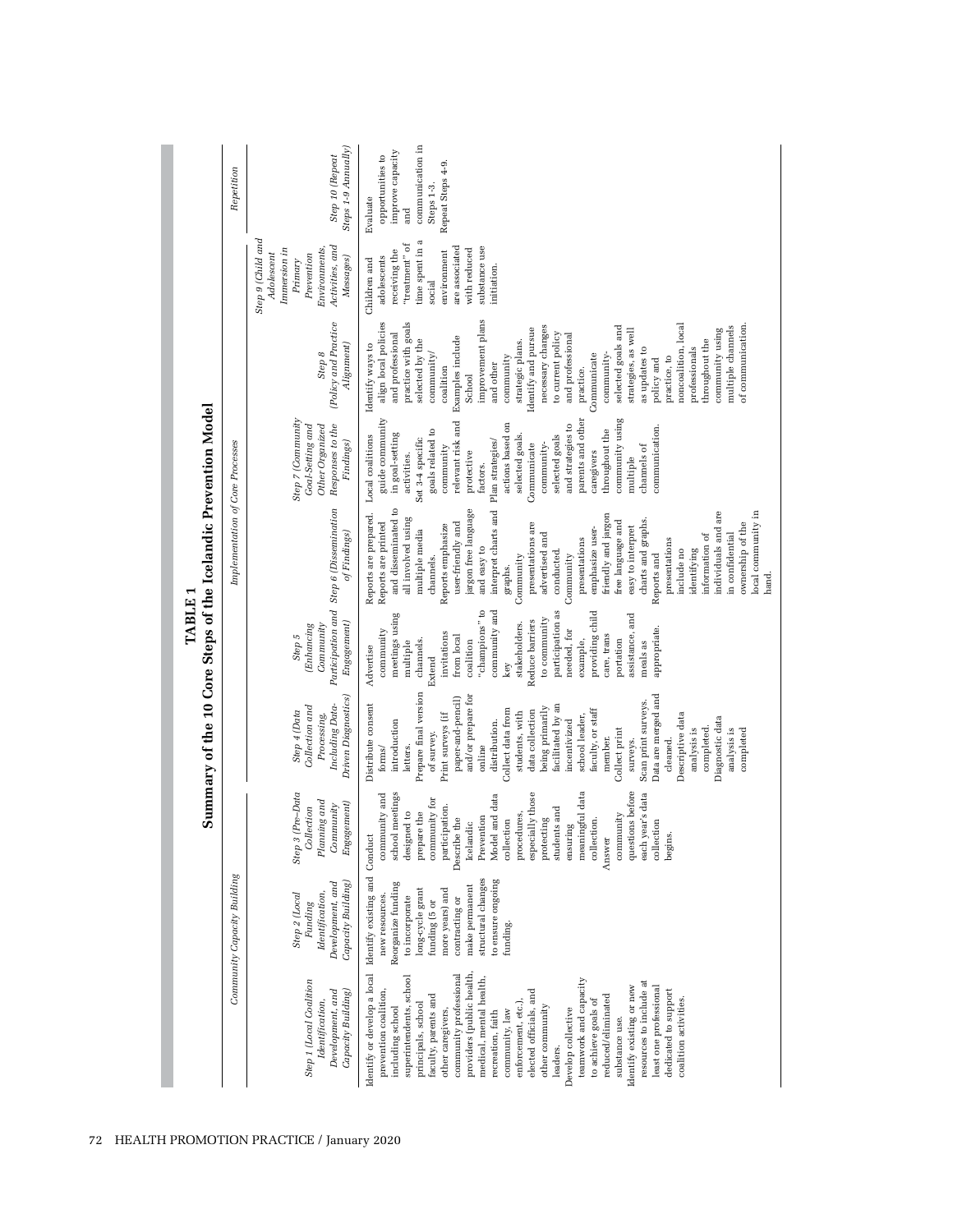community members aware of the data collection procedures, explaining how the data collection team ensures it is safe for students to provide honest responses, and responding to community concerns and questions before data collection begins help ensure community trust in the integrity of the research and high rates of student participation. High levels of student participation are critical; acquiring a response rate of 80% or higher at each school facilitates accurate diagnostics and eliminates concerns by local personnel about whether the data accurately represent their specific school-community. Third, making decisions based on high-quality data is central to the IPM. Therefore, ensuring high-quality data collection maximizes the practice-based utility of data and subsequent datadriven diagnostics. Confidence in the data increases the likelihood that they will be used by the coalition and the community in future model steps.

# *Step 4: Data Collection and Processing, Including Data-Driven Diagnostics*

Annually, or bi-annually, data are collected from each individual school and used to (a) monitor rates of student substance use over time, (b) identify locally relevant risk and protective factors that contribute to rates of substance use, and (c) make strategic decisions tailored to each specific school and the area it represents.

The IPM requires population-based data collection within individual local schools, and is not based on samples, randomly assigned or otherwise. This means that the data collection team attempts to collect data from all students in each school. In most cases, because the model is primarily an intervention activity designed for environmental change instead of a research activity, and is conducted without identifying individuals, parental consent has not been required by participating university institutional review boards and government agencies. In addition to the awareness activities described in Step 3 above, parental notification letters are sent to all parents with instructions for what to do if they would not like their child to participate in the survey. Through the combined efforts described in Step 3 and the "opt out" orientation of the parental notification letters, response rates of over 80% are routinely achieved.

The IPM survey includes measures about the incidence and prevalence of substance use in the schoolcommunity, as well as those related to the risk and protective factors found in the broader social environment, including well-established risk and protective factors in the model's four main intervention domains: (a) parents and family, (b) school, (c) peer group, and (d) leisure time outside of school.

IPM data are then analyzed with the goal of providing each school-community with diagnostic information describing "essential factors" in their environment. The IPM analysis begins by describing rates of substance use and trends in usage over time. But the central thrust of IPM data analysis is to determine the relative importance of various risk and protective factors on adolescent substance use in each specific school-community, thus ensuring that local coalitions and other community members can identify promising targets of intervention specific to the young people in their areas.

Finally, all data are collected via local schools. Most schools are already heavily tasked and underresourced. Therefore, it is essential to carefully prepare schools for data collection, to minimize the intrusion on school personnel, and to protect school personnel from any negative consequences associated with disappointing findings. Although schools are central to the IPM, they are not primarily responsible for rates of student substance use in any community. Taking steps to ensure that the whole community equitably shoulders responsibility for student substance use helps keep schools engaged in the data collection activities central to the IPM. For more detailed information about IPM data collection, see Kristjansson, Sigfusson, Sigfusdottir, and Allegrante (2013) for a previously published step-bystep description of data collection and preparation procedures.

# *Step 5: Enhancing Community Participation and Engagement*

Although local coalition members and stakeholders are critical to the success of the IPM, parents, caregivers, other professionals, and community members play a comparatively outsized role as well. Changing the social environment requires the collaborative participation of a wide range of community members. Therefore, effective implementation of prevention strategies (see Steps 7-9) requires outreach designed to maximize community participation and engagement in all aspects of the approach. Although the specific strategies selected depend heavily on the norms of the community, it is essential to use appropriate communications and marketing strategies to increase community awareness and uptake of the efforts that will be described in Step 6. For example, encouraging community members to access dissemination reports, attend community presentations and goal-setting meetings, and participate in prevention-oriented activities. Additionally, it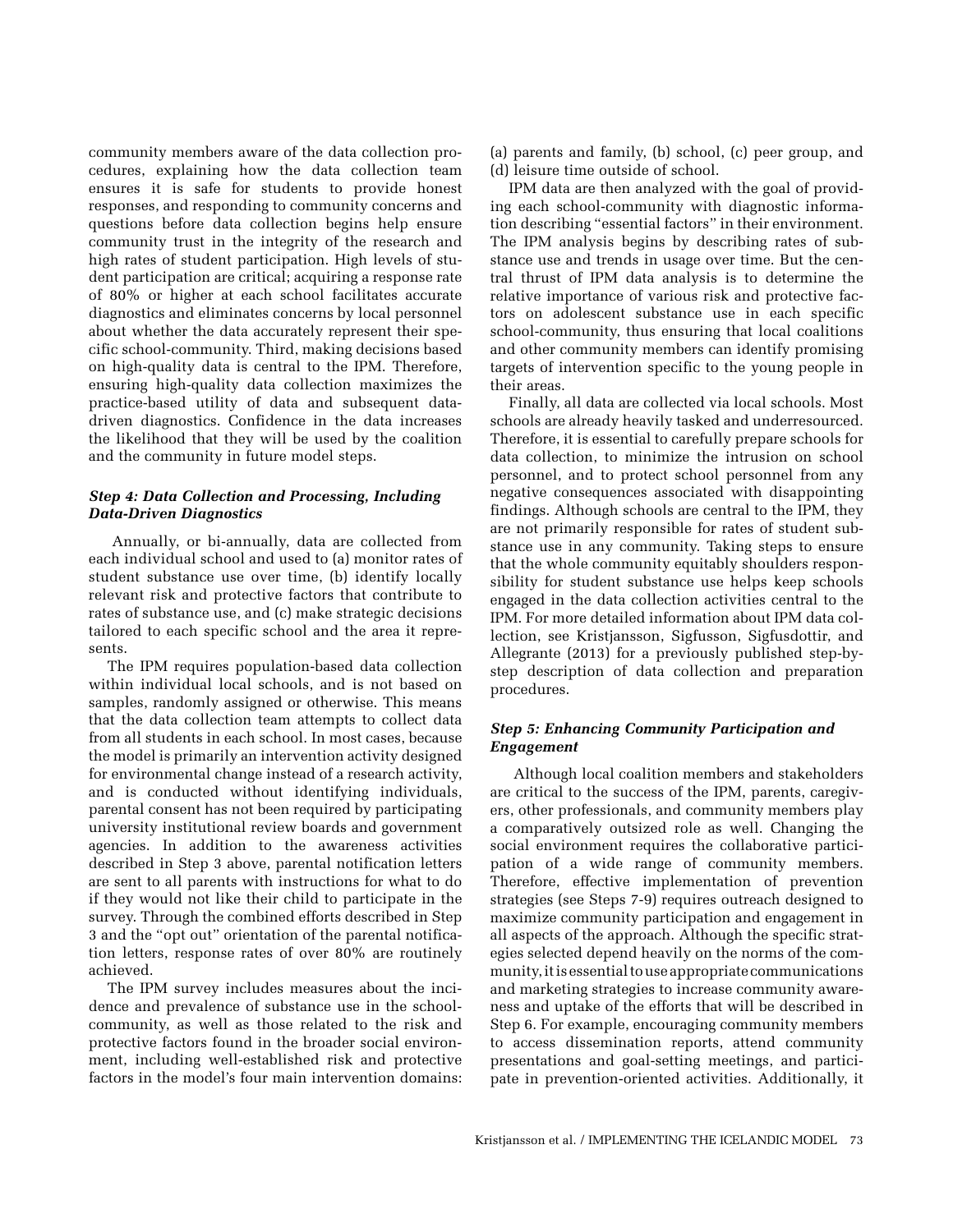is critical to consider and address additional barriers to participation in upcoming activities such as by providing food, child care, and transportation assistance at community meetings as needed. Early notice, open communication, and barrier-free participation, especially in the context of community social norms that addressing and preventing youth substance use is important, increases community engagement in following IPM steps.

#### *Step 6: Dissemination of Findings*

Within 2 to 3 months post each data collection, a detailed report on risk and protective factors and substance use outcomes is prepared by the research team and widely disseminated within each school-community. Report receivers typically include parental groups, school faculty and staff, and other relevant professionals at the school-community level; higher level administrative units such as county, municipality, or area representatives; and elected officials. The model prioritizes a quick turnaround to ensure the real-time utility of the data. All model reports use accessible, jargonfree language and present data using easily understood bar charts and line graphs whenever possible. The goal is for all model reports to be readable and easily understood by majority of community members.

Each report presents results from the data analysis and diagnostic strategies outlined in Step 4 above and include (a) describing rates of current substance use and trends over time and (b) identifying levels of locally relevant risk and protective factors and their relationship to community substance use. Typically, charts include a comparison between each schoolcommunity to other unidentified school-communities in the area. Most often, these data are presented in a chart with only the local school-community being featured in the report being identified. Providing comparison data has proven important, as it allows coalition and community members to understand their progress relative to other communities in the area.

Another central feature of the IPM includes considering the needs of noncoalition key stakeholders and presenting data in a manner likely to motivate them to align with and support the model and partake in future prevention activities. The model assumes that providing key stakeholders with data relevant to the level at which they are responsible is more likely to motivate corresponding action at that level than a collection of school-community reports. For instance, in addition to each local school-community report, additional reports are developed that align with the socioecological level that various key stakeholders serve.

While school-neighborhood–level officials receive a report summarizing a specific school-neighborhood, school district–, city-, or state-level officials receive reports that are aligned with their catchment area. In this way, local community members bring heightened attention and motivation to data that describes what is happening in their school-communities, whereas higher level officials may bring attention and motivation to data that primarily align with their areas of concern.

Usually, coalition members, community members, and key stakeholders access the information presented in the annual or biannual reports through a community meeting or worksite meeting (e.g., school faculty and staff, county/municipal professionals, elected officials). Such meetings follow the same basic principles as the reports. They prioritize accessible, jargon-free language and present data visually whenever possible. Community meetings are designed to present data in a manner that maximizes community engagement, decision making, and commitment to participate in prevention activities. Often, existing school-based parent groups offer access to their memberships and align their meetings to ensure member participation in the IPM. In some cases, communities use social marketing to extend dissemination of report findings through a wide variety of media channels.

In all cases the local coalition retains ownership of all data collected, as well as all reports and presentations distributed, regardless of whom they may have hired or contracted with to complete these services. Furthermore, decisions regarding how to distribute each report and presentation materials are made by the local coalition sponsoring the IPM.

# *Step 7: Community Goal-Setting and Other Organized Responses to the Findings*

The desired outcome of Steps 1 to 6 is that the local coalition will have led the way in establishing three to four widely supported community goals. Informed by the research evidence and local knowledge of area-based norms and culture, these goals should be focused on reducing risk factors and strengthening protective factors for substance use initiation identified as being especially relevant to the community. Goals should also include specific strategies tailored for success within the community context. Assuming that communities differ widely, the selection of goals and strategies is heavily dependent on local knowledge regarding what goals will resonate among community members and what implementation strategies are most likely to work in each specific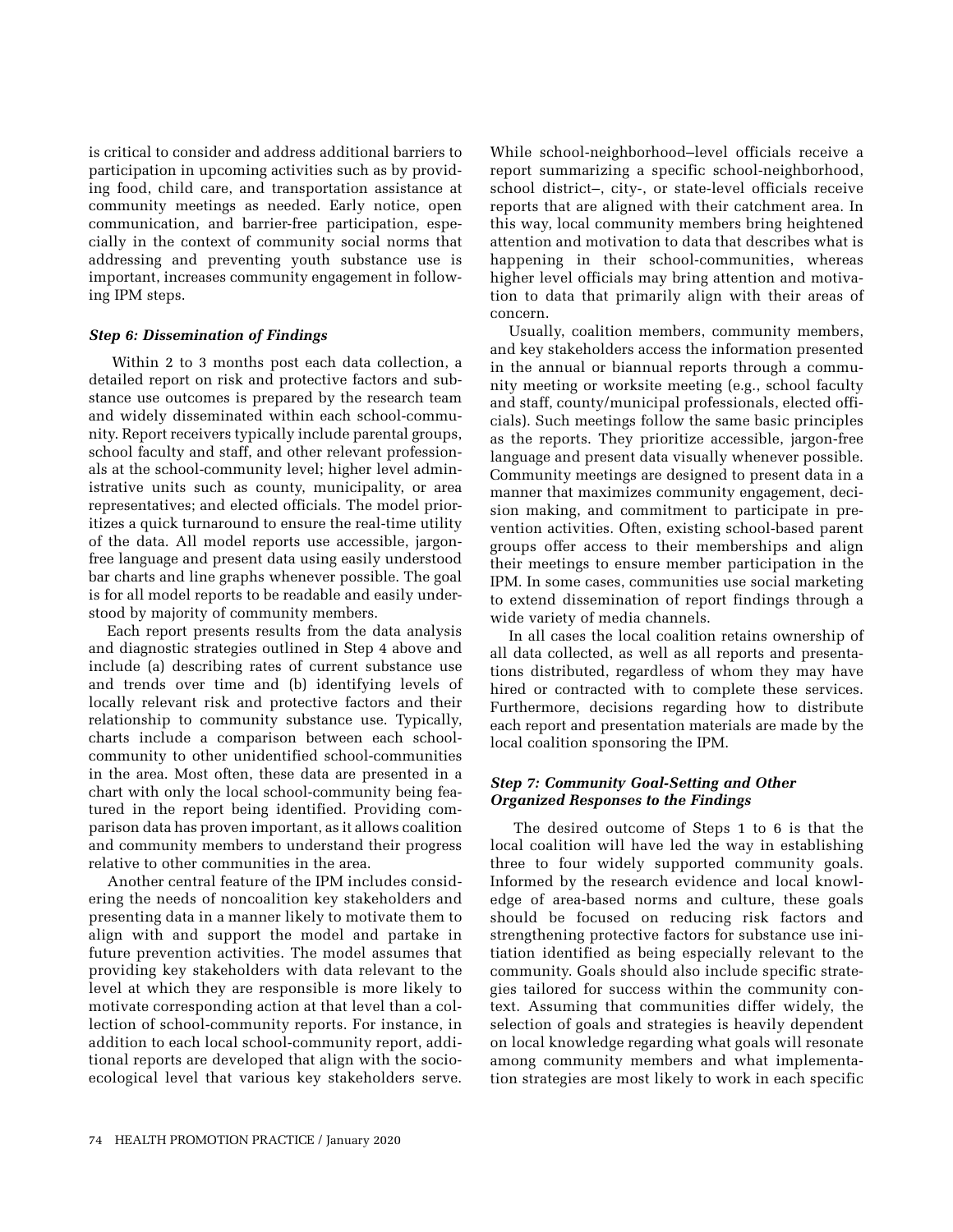school-community. Individuals may require less motivation to do what they want to do. Likewise, communities may need less motivation to do what resonates with the community as a whole. Therefore, a key aspect of the IPM is a reliance on the wisdom of the local coalition to prioritize goal setting that makes sense to them and is aligned with the research findings. Table 2 includes a menu of examples of commonly selected community goals and strategies that have been widely used as part of the IPM.

#### *Step 8: Policy and Practice Alignment*

Once core community goals and strategies are selected by establishing a consensus among community members and researchers, the local coalition works to identify key policies and local mechanisms for achieving the community's intended outcomes and aligning those goals with current policy and practice. This is where administrative leaders and elected officials are often brought into the picture. As examples, in the United States, School Improvement Plans provide an opportunity to align model goals with existing monitoring and enforcement mechanisms. Similarly, in Iceland, the IPM survey findings have influenced laws around cigarette and alcohol advertisement, guiding regulations on outside hours, and parental norms on community-based monitoring efforts.

While Step 6 focused on activating the participation of the community-at-large, Step 8 focuses on activating and aligning the policy-making and professional practice communities with broader community goals. Because a central feature of the IPM is collaboration among groups of people that commonly do not engage with one another, the IPM relies on policy makers and relevant professionals to join community groups as partners willing to add professional weight to locally derived goals and strategies. This type of local–professional integration typifies the model's framework and approach to substance use prevention. Community leadership and participation supported and enhanced by organized professional action.

# *Step 9: Child and Adolescent Immersion in Primary Prevention Environments, Activities, and Messages*

After selecting goals and strategies to reduce risk factors and strengthen protective factors in Step 7 and aligning them with current policies and practice in Step 8, the community is now ready to immerse children and adolescents in the environment designed to achieve these goals. If the core goal of the IPM is changing the

social environment, then the core treatment of the model is exposing children and adolescents to changed environments that are aligned with the model's theoretical propositions about preventing substance use initiation. When high-quality data and local diagnostics are properly aligned with community-specific knowledge about what will work in each community, then youth in those environments will be less likely to initiate substance use over time. Therefore, Step 9 focuses on maximizing student exposure to a social environment that is unlikely to breed substance use. Below are demonstrative examples of four goals and five strategies that many municipalities and communities in Iceland have successfully operated as part of their implementation of the model:

#### Goals

- 1. Employ special prevention workers in all municipalities (full-time) and schools within them (part-time) with protected time to work on primary prevention.
- 2. Strengthen parental groups at the school-community level.
- 3. Decrease late outside hours and unsupervised parties.
- 4. Increase participation in organized recreational and extracurricular activities.

#### Strategies

- 1. Prevention workers communicate with parental groups at the school-community level to increase participation and involvement. Organize regular parental meetings.
- 2. At parental meetings the research findings are introduced by the research team and used to demonstrate the importance of the issue and that parents need to work together to prevent substance use by their and other youth in the community.
- 3. Policy makers create guidelines around outside hours based on summer and winter sunlight periods. The guidelines are widely disseminated and advertised.
- 4. Empowered by participation in parental groups in schools, parents mutually agree to not allow alcohol and other substance use by youth in their homes, to prevent unsupervised parties, and to follow guidelines for outside hours made by policy makers.
- 5. Policy makers and municipal administrative leaders increase funding for organized recreational and extracurricular activities and create a platform to make such opportunities available to all children and youth.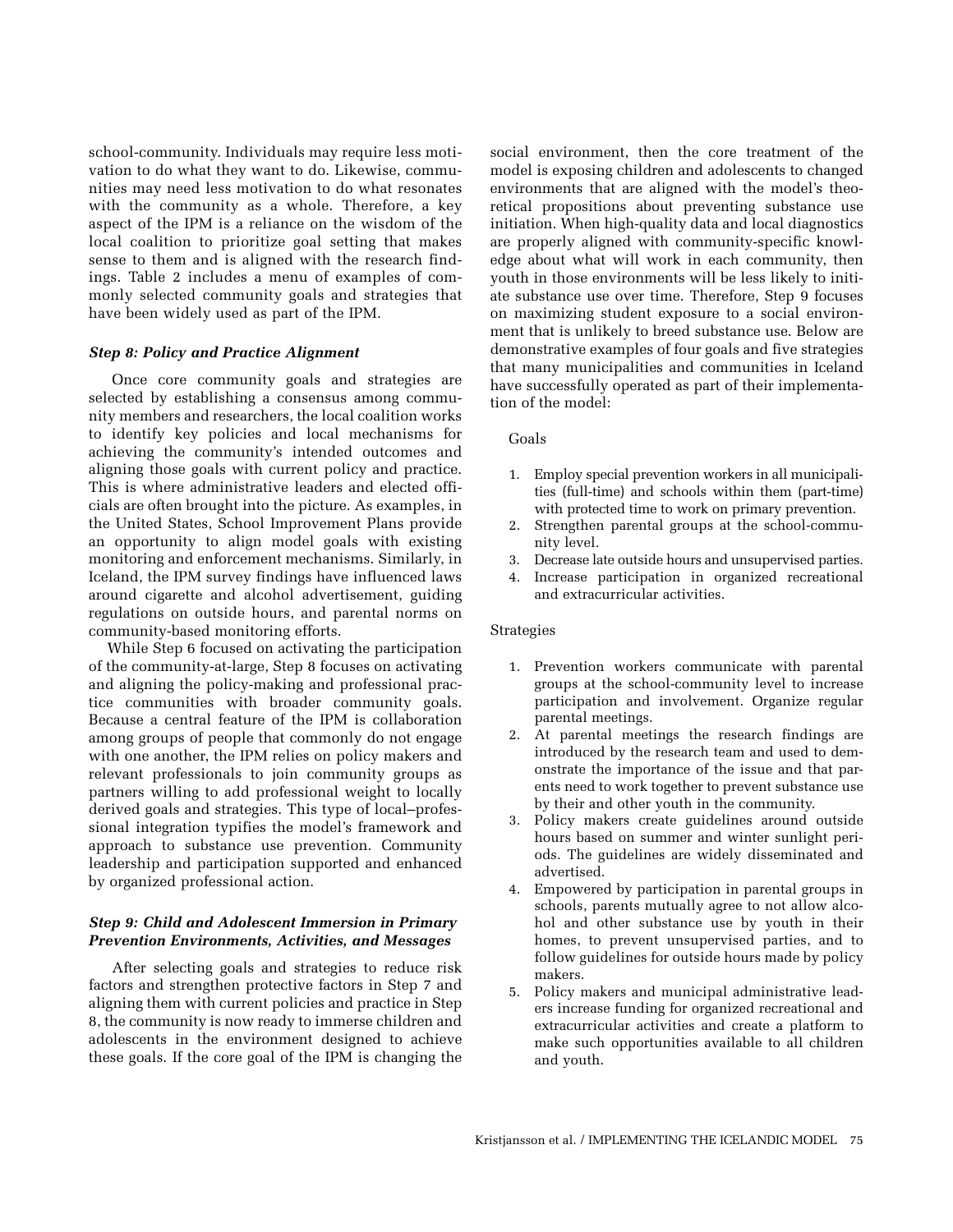| Domain | Example Community-<br>Developed Goals                                                                                                                                                                                                                                                                        |                                               | Example Community-Developed Strategies                                                                                                                                                                                                                                                                                                                                                                                                                                                                                                                                                                                                                                                                                                                                                                                                                                                                                                                                                                                                                                                                                                                                                                                                                                                                                                                                                                                                                                                                                                                                         |
|--------|--------------------------------------------------------------------------------------------------------------------------------------------------------------------------------------------------------------------------------------------------------------------------------------------------------------|-----------------------------------------------|--------------------------------------------------------------------------------------------------------------------------------------------------------------------------------------------------------------------------------------------------------------------------------------------------------------------------------------------------------------------------------------------------------------------------------------------------------------------------------------------------------------------------------------------------------------------------------------------------------------------------------------------------------------------------------------------------------------------------------------------------------------------------------------------------------------------------------------------------------------------------------------------------------------------------------------------------------------------------------------------------------------------------------------------------------------------------------------------------------------------------------------------------------------------------------------------------------------------------------------------------------------------------------------------------------------------------------------------------------------------------------------------------------------------------------------------------------------------------------------------------------------------------------------------------------------------------------|
| Family | Improve parental<br>knowledge and<br>understanding of the<br>impact of alcohol,<br>tobacco and other<br>drugs (ATOD) on<br>their children                                                                                                                                                                    | 3.<br>4.<br>5.                                | 1. Conduct parent meetings in schools that use local survey findings to demonstrate the<br>preventive impact of family factors on ATOD use<br>2. Provide original parent educational programs related to the impacts of ATOD on<br>adolescents<br>Connect families to existing educational resources in community, such as existing<br>community campaigns, factually accurate websites, documentaries<br>Initiate regular ongoing educational communications and reminders through social<br>media, phone-based announcement systems, and take-home mail<br>Ensure parents can identify community educational and treatment resources related to<br>ATOD                                                                                                                                                                                                                                                                                                                                                                                                                                                                                                                                                                                                                                                                                                                                                                                                                                                                                                                      |
|        | Strengthen<br>connections and<br>communications<br>between adolescents<br>and their families                                                                                                                                                                                                                 | 6.<br>7.<br>8.<br>9.<br>11.                   | Reduce student access to ATOD in the home<br>Increase the amount of time parents spend with children each week<br>Increase parental monitoring to ensure parents are consistently aware of where<br>adolescents are, who they are with, and what they are doing<br>Increase adolescent perceptions of the quality and value of time spent with family<br>members by setting aside routine daily or weekly family time<br>10. Use clear and consistent parental messages about expectations related to ATOD<br>Ensure all adolescent can identify at least one family member they can ask for help with<br>issues related to ATOD                                                                                                                                                                                                                                                                                                                                                                                                                                                                                                                                                                                                                                                                                                                                                                                                                                                                                                                                               |
|        | Strengthen<br>connections and<br>collaboration<br>between families                                                                                                                                                                                                                                           | 12.<br>14.<br>15.<br>16.                      | Increase social cohesion among families through shared activities and communications,<br>e.g., share a monthly meal with your child's friends' families or other shared activity<br>13. Increase parental comonitoring/co-communication about their children's activities and<br>whereabouts<br>Use parental contracts to agree on common goals and behavioral limits for their children<br>Assemble a group of parents that engage in regular parental walks around the community<br>Develop parent agreements about consistent messages regarding ATOD                                                                                                                                                                                                                                                                                                                                                                                                                                                                                                                                                                                                                                                                                                                                                                                                                                                                                                                                                                                                                       |
| School | Strengthen parent<br>appreciation of the<br>benefits of positive<br>student experiences<br>in school and<br>enhance<br>commitments<br>parent-school to<br>partnerships<br>Improve adolescent<br>wellbeing in schools<br>and enhance the<br>capacity of schools<br>to improve student<br>health and wellbeing | 1.<br>4.<br>5.<br>6.<br>7.<br>8.<br>9.<br>10. | Conduct parent and school personnel meetings in schools that use local survey findings<br>to demonstrate the preventive impact of school factors on ATOD use<br>2. Establish parent agreements to provide consistently supportive messages to their<br>adolescents about the importance of school<br>3. Establish agreements from school personnel to provide consistently important messages<br>about the value of family<br>Increase the number of positive communications between parents and school personnel,<br>i.e., catching students doing something "right"<br>Establish parent-school agreements to give each other the benefit of the doubt when<br>communicating about student challenges<br>Conduct or enhance parent-teacher nights/school-wide celebrations of student success<br>Strengthen existing parent-teacher organizations<br>Increase participation of parents as volunteers/comonitors at school and school events<br>Fund and support coordinated school health programs in schools that include effective<br>counseling, clinical services, parent and community engagement, etc., e.g., the Centers<br>for Disease Control and Prevention/ASCD's Whole School, Whole Community, Whole<br>Child model<br>Establish multitiered systems of support for student mental and emotional health that<br>include the following:<br>a. Promoting a positive school climate for all students, including positive relationships<br>with school personnel and classmates<br>b. Proactively identifying groups of vulnerable students and providing prevention |
|        |                                                                                                                                                                                                                                                                                                              |                                               | services and programs<br>c. Referring students in need of additional individual assistance to community-based or<br>school-based clinical mental health providers<br>11. Adopt a "health in all policies" approach to all school policy development                                                                                                                                                                                                                                                                                                                                                                                                                                                                                                                                                                                                                                                                                                                                                                                                                                                                                                                                                                                                                                                                                                                                                                                                                                                                                                                            |

**Table 2 Example Icelandic Prevention Approach Community-Developed Goals and Strategies**

 *(continued)*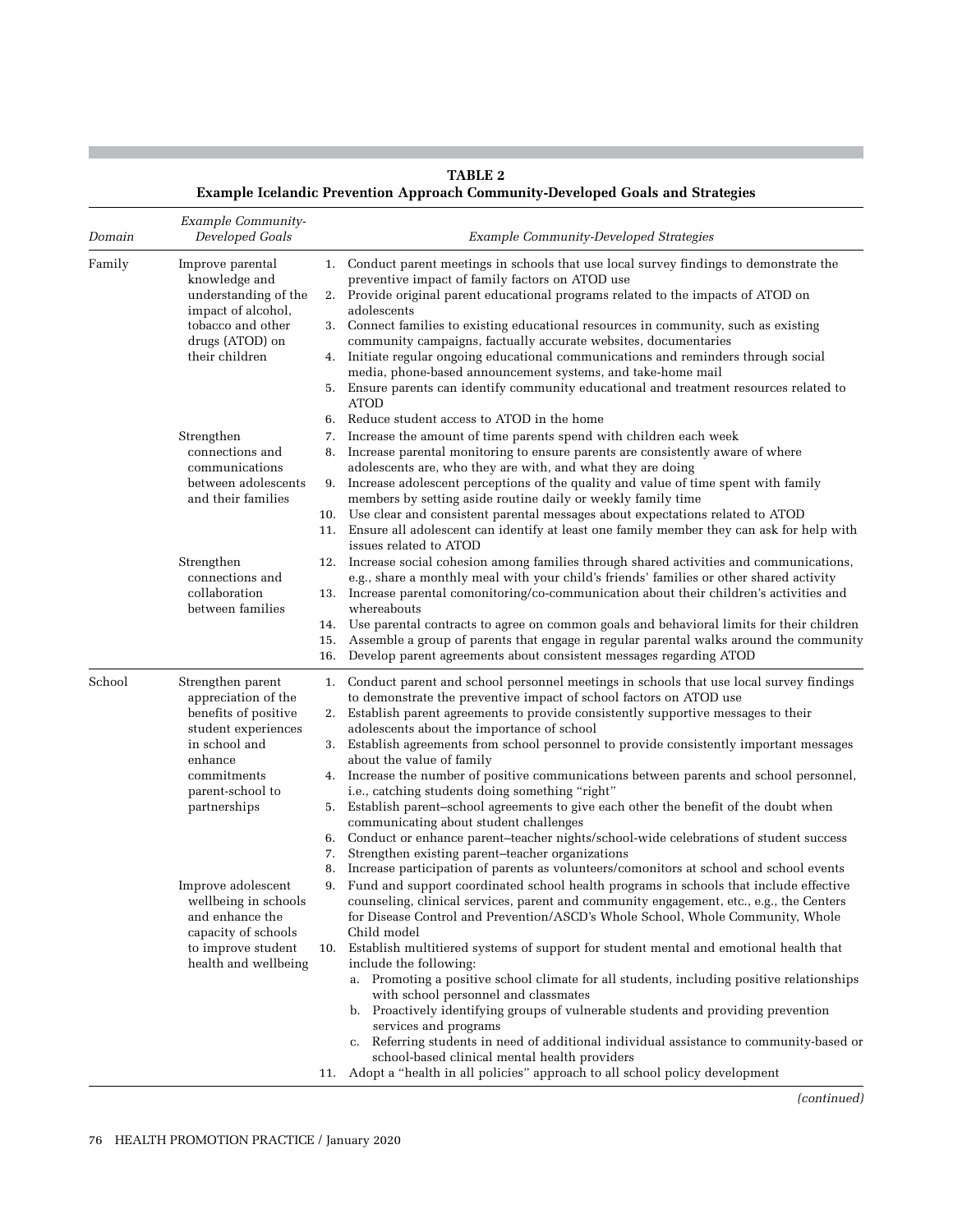|              |                                                                                                                                                                          |                | <b>TABLE 2 (CONTINUED)</b>                                                                                                                                                                                                                                                                                                                                                                                                                                                                                                                                                                                                                         |
|--------------|--------------------------------------------------------------------------------------------------------------------------------------------------------------------------|----------------|----------------------------------------------------------------------------------------------------------------------------------------------------------------------------------------------------------------------------------------------------------------------------------------------------------------------------------------------------------------------------------------------------------------------------------------------------------------------------------------------------------------------------------------------------------------------------------------------------------------------------------------------------|
| Domain       | Example Community-<br>Developed Goals                                                                                                                                    |                | Example Community-Developed Strategies                                                                                                                                                                                                                                                                                                                                                                                                                                                                                                                                                                                                             |
|              | Strengthen adolescent<br>connections to<br>school and school-<br>based messages<br>related to ATOD                                                                       | 12.<br>13.     | Engage all school faculty and staff as advocates for ATOD prevention<br>Ensure that all school provide clear pathways to academic and life success<br>14. Ensure all students can identify at least one adult at school they can ask for help related<br>to issues with ATOD<br>15. Set clear expectations and consequences regarding using and distributing ATOD use at<br>school and during school activities, e.g., dances, athletic events, field trips<br>16. Establish or strengthen student clubs or "sober societies" in schools dedicated to ATOD<br>prevention and creating an adolescent culture that supports delaying the use of ATOD |
| Peers        | Improve adult and<br>adolescent<br>knowledge and<br>understanding of the<br>impact of peer<br>influences on ATOD<br>use                                                  | 3.             | 1. Conduct parent meetings in schools that use local survey findings to demonstrate the<br>preventive impact of peer factors on ATOD use<br>2. Conduct parent meetings in schools that use local survey findings to describe local peer<br>norms related to ATOD among community adolescents<br>Provide student educational workshops focused on building positive peer relationships<br>and peer support for positive ATOD-related decision making                                                                                                                                                                                                |
|              | Improve parent<br>knowledge of their<br>children's friends/<br>friends' families                                                                                         | 4.<br>5.       | Increase number of parent-supervised activities that include adolescents' friends<br>Increase number of family-to-family activities that include adolescents' friends and their<br>families<br>6. Increase rates of parents attending students' events featuring their children and their<br>children's friends, e.g., athletic events, recitals, shows                                                                                                                                                                                                                                                                                            |
|              | Increase associations<br>with prosocial peers<br>and decrease<br>associations with<br>peers using ATOD                                                                   | 7.<br>8.<br>9. | Encourage adolescents' attendance at structured and supervised leisure time activities<br>Encourage adolescents' attendance in structured and supervised youth centers<br>Provide adult role models demonstrating prosocial relationships at home, school, leisure<br>time                                                                                                                                                                                                                                                                                                                                                                         |
|              | Decrease ATOD access<br>through peers                                                                                                                                    | 10.            | Organize a monitoring system for tobacco and alcohol outlets and appropriate<br>punishments for breaching<br>11. Enforce legal limits to the sale of alcohol and tobacco to minors                                                                                                                                                                                                                                                                                                                                                                                                                                                                 |
| Leisure time | Improve adult<br>knowledge and<br>understanding of the<br>impact of leisure<br>time on ATOD use                                                                          | 1.             | Conduct parent, policy maker, and other community member meetings in schools that use<br>local survey findings to demonstrate the preventive impact of leisure time factors on<br>ATOD use                                                                                                                                                                                                                                                                                                                                                                                                                                                         |
|              | Increase opportunities<br>for structured and<br>organized leisure<br>time activities such<br>as sports, drama<br>clubs, dance,<br>scouting programs,<br>religious groups | 2.<br>3.       | Raise municipal and area-based funding for organized activities<br>Make organized leisure time activities accessible to all children, ex. distribute a prepaid<br>leisure time card (voucher) to all children, paid for by the municipality<br>4. Increase the number and range of leisure time options to reflect a wide range of student<br>interests                                                                                                                                                                                                                                                                                            |
|              | Ensure there are safe<br>and healthy places<br>for adolescents to<br>spend time and<br>engage with each<br>other                                                         | 5.             | Open area-based youth clubs that are supervised by responsible adults where tobacco and<br>alcohol use are strictly prohibited                                                                                                                                                                                                                                                                                                                                                                                                                                                                                                                     |
|              | Decrease the number<br>of unstructured and<br>unmonitored leisure<br>time hours among<br>adolescents                                                                     | 6.<br>7.       | Decrease rates of late outside hours (e.g., after midnight)<br>Use parental school-community meetings to demonstrate the importance of reasonable<br>limits to late outside hours                                                                                                                                                                                                                                                                                                                                                                                                                                                                  |

П

 *(continued)*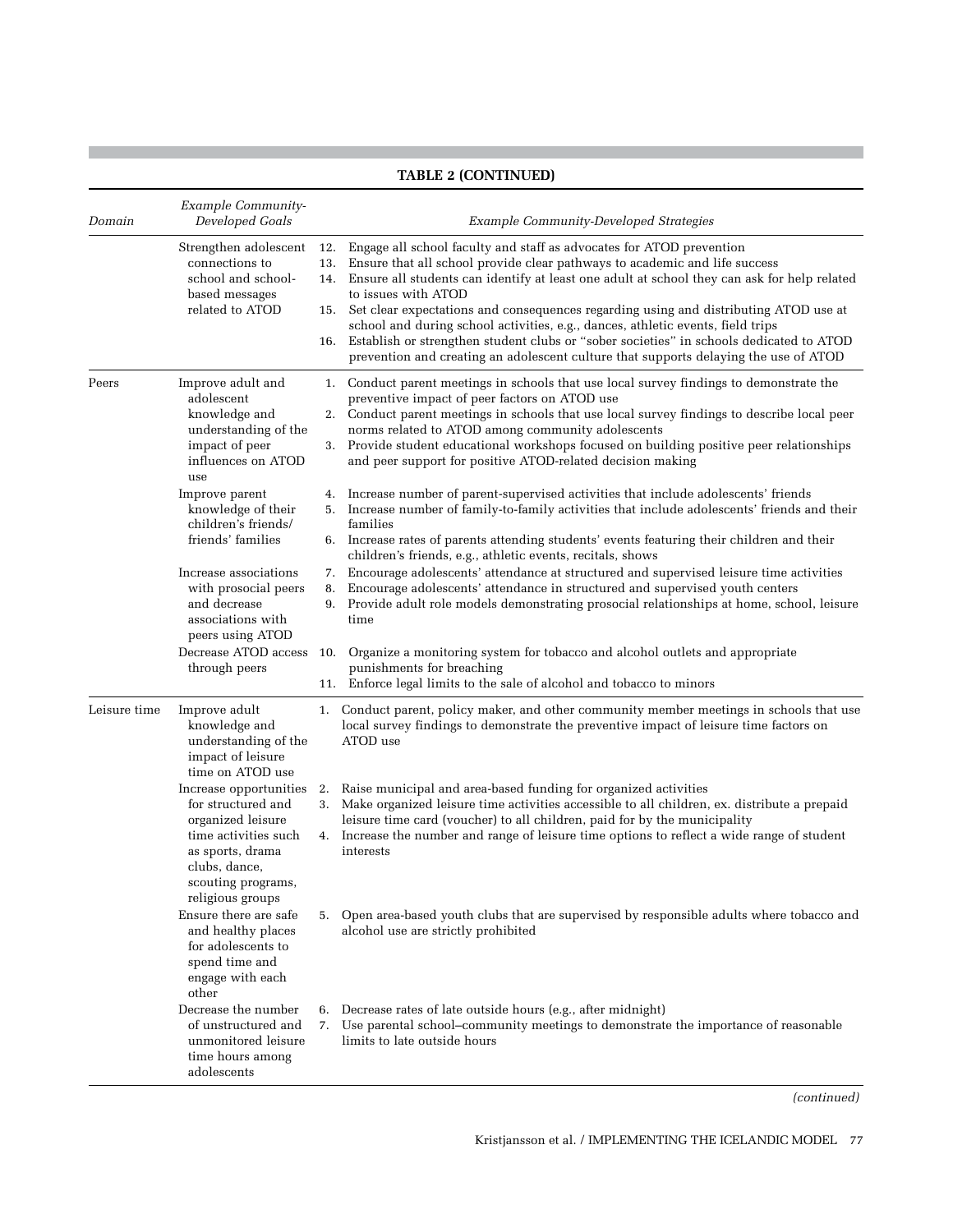|                                     | <b>TABLE 2 (CONTINUED)</b>                                                                                                                                                                                                                                                                                                                                                                                                                                                                                                                                                                |
|-------------------------------------|-------------------------------------------------------------------------------------------------------------------------------------------------------------------------------------------------------------------------------------------------------------------------------------------------------------------------------------------------------------------------------------------------------------------------------------------------------------------------------------------------------------------------------------------------------------------------------------------|
| Domain                              | Example Community-<br>Developed Goals<br>Example Community-Developed Strategies                                                                                                                                                                                                                                                                                                                                                                                                                                                                                                           |
|                                     | Reduce adolescent<br>8. Organize a monitoring system for tobacco and alcohol outlets and appropriate<br>punishments for breaching<br>access to ATOD<br>9. Enforce legal limits to the sale of alcohol and tobacco to minors<br>during leisure time.                                                                                                                                                                                                                                                                                                                                       |
| Common<br>cross-<br>domain<br>goals | Create a cohesive team of adults dedicated to preventing ATOD use among adolescents<br>Coordinate adult participation in strategies related to ATOD prevention<br>Unify adult messages regarding ATOD<br>3.<br>Reduce adolescent access to ATOD<br>Reduce unstructured and unmonitored hours among adolescents in which they could use ATOD<br>5.<br>Ensure all adolescent have regular access to adults from whom they feel comfortable asking for help with ATOD issues<br>6.<br>Sustain community attention, commitment, and action dedicated to preventing ATOD use among adolescents |

To cut a long story short, the result of these goals and strategies have been that parental collaboration and cocommunication at the local level has been improved substantially throughout large parts of the country, and parental monitoring has increased. Furthermore, late outside hours and participation in unsupervised parties among youth have both decreased greatly, and

participation in organized activities such as sports, music, drama clubs, and so on, has increased significantly (Kristjansson et al., 2016; Kristjansson, James, Allegrante, Sigfusdottir, & Helgason, 2010). These holistic changes have then led to decrease in substance use initiation among youth in the country.

#### *Step 10. Repeat Steps 1 to 9 Annually*

The effects of the IPM are considerably strengthened over time. At a fundamental level, the model relies on a repetitive and iterative process that increasingly permeates the social and cultural fabric of each school-community year by year. This approach assumes that the relationships among the local coalition and the capacity established between researchers, administrative leaders, policy makers, practitioners, and community members will strengthen if properly attend to in Steps 1 to 3. Similarly, the data collection, analysis, reporting, goal-setting, and alignment described in Steps 4 to 9 will also deepen with repeated use. Continued utilization of research findings to evaluate if progress is being made in the selected goals and strategies will lead to reaffirmation by the community to continue the work. Ultimately, the goal of the IPM is to facilitate a paradigm shift in community norms and culture. A paradigm shift is established incrementally and will most likely require years to fully solidify in most communities. Therefore, repetition and continuation

are essential parts of "matching the scope of the solution to the scope of the problem."

# >**Discussion**

The IPM proposes the tailoring of specific intervention processes that are consistent with local needs. Therefore, strong participation and collaboration among local community members are essential. Although researchers will provide the results of analyses of routine data to guide community-level practice and give regular feedback, a high degree of participation and leadership among local personnel is necessary to facilitate a long-term change in behavioral sanctions and norms (Sigfusdottir, Kristjansson, Gudmundsdottir, & Allegrante, 2011; Sigfusdottir, Thorlindsson, Kristjansson, Roe, & Allegrante, 2009). As such, the mechanisms underlying the risk and protective factors within the four domains of parents and family, peer group, school, and leisure time that were emphasized in Iceland may not necessarily be appropriate elsewhere. For example, as stated earlier, in Iceland the most effective approach to strong parental involvement and collaboration at the local community level is the parent–teacher organizations within schools. Those are typically organized and maintained by the schools with support from the municipalities. In other places, the local church may be better suited to bring parents together for this purpose. Put differently, what may have worked in Iceland to get parents organized may not necessarily work in other countries. Another example is the area-based sports teams that have played an important role for prevention in Iceland. In other places, schools are often the main provider of organized sports. Whether the data will show sports participation that is affiliated with schools, and that functions similarly for prevention